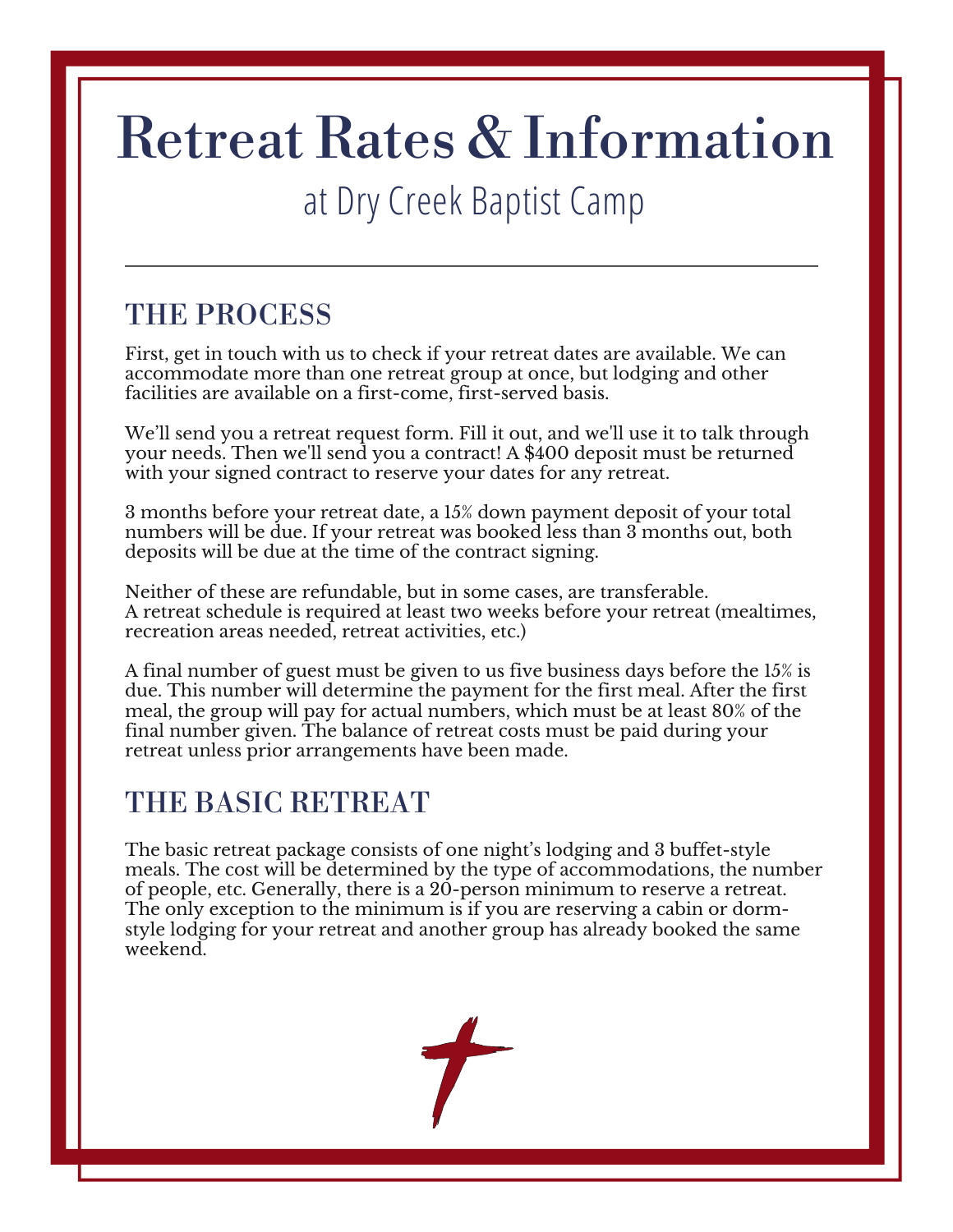In addition to lodging and three meals, your retreat fees include use of recreation areas, a meeting room, any equipment needed for meeting, coffee, ice, campfire, and hayride. Use of the ropes course, pool or lake will require additional fees.

Groups can cook their own meal(s) using the Back Porch, our outdoor kitchen. If our dining hall kitchen is used for any purpose, we will charge \$15/hr for one of our kitchen staff to be on site. Sunday breakfast can be no later than 8:00am and Sunday lunch can be no earlier than 12:00pm.

Exclusive use of the camp by groups of less than 150 can be arranged for a flat fee of \$750 which is in addition to the cost of lodging and meals. This does not guarantee the use of every facility on the campgrounds.

#### DORM RETREAT RATES

*must bring linens and towels*

|                                                  | <b>LODGING</b><br><b>PER NIGHT</b> | <b>PER MEAL</b><br><b>PER PERSON</b> | <b>ADDITIONAL</b><br><b>NIGHTS</b> |
|--------------------------------------------------|------------------------------------|--------------------------------------|------------------------------------|
| <b>Baptist Groups</b><br>(less than 10 per dorm) | \$49.00                            | \$9.50                               | \$31.00                            |
| <b>Baptist Groups</b><br>(at least 10 per dorm)  | \$42.00                            | \$9.50                               | \$27.00                            |
| All other groups<br>(less than 10 per dorm)      | \$52.00                            | \$9.50                               | \$35.00                            |
| All other groups<br>(at least 10 per dorm)       | \$44.00                            | \$9.50                               | \$30.00                            |

## SMALL CABIN RATES

*includes linens and towels*

| <b>Baptist Groups</b> | \$60.00 | \$9.50 | \$37.50 |
|-----------------------|---------|--------|---------|
| All other groups      | \$65.00 | \$9.50 | \$42.50 |

*Payment is expected during the retreat unless previous arrangements have been made.* **Please contact us five days before your retreat to go over all the details.**